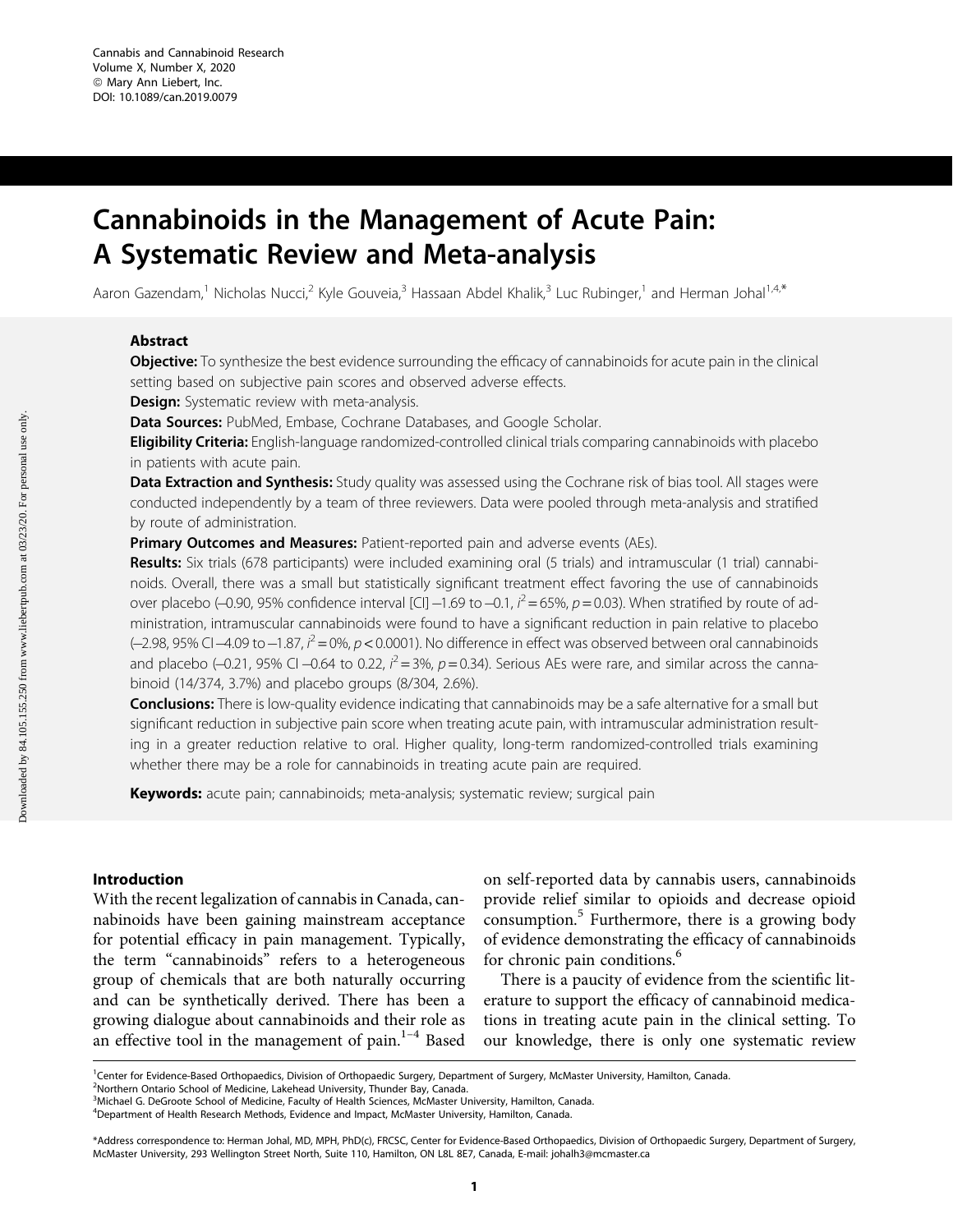and no meta-analyses investigating the effects of cannabinoids in the clinical setting for acute pain.<sup>7</sup> Stevens and Higgins concluded that, ''on the basis of the available randomized controlled trial evidence, cannabinoids have no role in the management of acute pain.'' However, it seems that the conclusions may have been overstated given the limited number of studies included in their review and lack of meta-analysis performed. A meta-analysis offers a consolidated and quantitative review, allowing for a more precise estimate of the effect of the treatment. With that said, our goal was to reassess this subject using systematic review and meta-analysis methodology.

The aim of this systematic review and meta-analysis was to synthesize the best evidence surrounding the efficacy of cannabinoids for acute pain using subjective pain scores, and observed adverse effects.

# Methods

We conducted a systematic review and meta-analysis on the efficacy and adverse events (AEs) associated with using cannabinoids for the treatment of acute pain. This review adhered to the recommendations outlined in the Preferred Reporting Items for Systematic Reviews and Meta-analyses and Cochrane Collaboration guidelines for the performance and reporting of systematic reviews and meta-analysis.<sup>8,9</sup>

#### Literature search

A systematic literature search of PubMed, Embase, Cochrane Databases, and Google Scholar from inception to January 21, 2019, was performed. We utilized a structured search strategy with keywords related to "cannabinoids," "cannabis" or "marijuana" AND "acute pain" or "postoperative pain," utilizing MeSH terms where possible. A manual search of related citations was also performed.

# Study eligibility

Peer-reviewed randomized-controlled clinical trials comparing cannabinoids with placebo in patients with acute pain were eligible for inclusion. We defined acute pain as a distressing experience secondary to actual or potential tissue damage lasting <3 months. We excluded any studies where the duration of pain was >3 months, or the condition being studied was associated with chronic pain (i.e., diabetic neuropathy, multiple sclerosis). Although there are a number of human experimental acute pain studies, we excluded them for several reasons.<sup>10–24</sup> First, there are significant differences in trial design and patient population compared with clinical trials. As well, cannabinoid impact on experimental acute pain was recently explored as the primary topic of a well-done systematic review and meta-analysis.<sup>25</sup> Pain outcomes of interest consisted of validated subjective pain scores, including the visual analog scale (VAS), McGill Pain Questionnaire, or the numeric rating scale (NRS).

Exclusion criteria included the following: (1) trials focusing on chronic pain or conditions associated with chronic pain; (2) nonhuman trials or nonclinical trials; (3) abstracts or posters from conferences; and (4) trials with incomplete or absent pain outcome data. Titles and abstracts were then screened for eligibility by two independent reviewers (N.N., K.G.) utilizing the Rayyan QCRI software.<sup>26</sup> Any disagreements on eligibility led to inclusion of the study for full-text review by the primary author (A.G.).

### Data extraction

Two investigators (N.N., K.G.) collected all relevant information regarding study and patient population, including the study design, patient demographic information, and sample size. Intervention details abstracted included the type, dosage, and route of cannabinoid utilized. Outcomes collected included the type of pain scale used, as well as the mean score and standard deviation (SD) at baseline, and change from baseline or postoperative pain score and SD when available. The following decisions were made regarding the calculation of effect size for the data. When studies utilized multiple pain scores (i.e., on movement vs. rest), a mean pooled effect size was computed for the overall meta-analysis. When multiple cannabinoid types or doses were examined within a single study, these were handled as individual comparisons and the placebo group was divided by the number of comparators. When pain measurements were taken at multiple time points following the pain stimulus, the raw pain score from the largest single time point contrast between the active and placebo conditions was taken (peak effect). If raw pain scores at specific time points were unavailable, we utilized the average pain scores over the study duration, if provided. Pain scores were recorded as mean and SD when available. When not reported, SD was calculated from the other available data in the article. For data presented exclusively in graph format, we utilized a validated data extraction software (WebPlotDigitizer, version 4.1; Ankit Rohatgi) to record outcomes. AEs were recorded by type and overall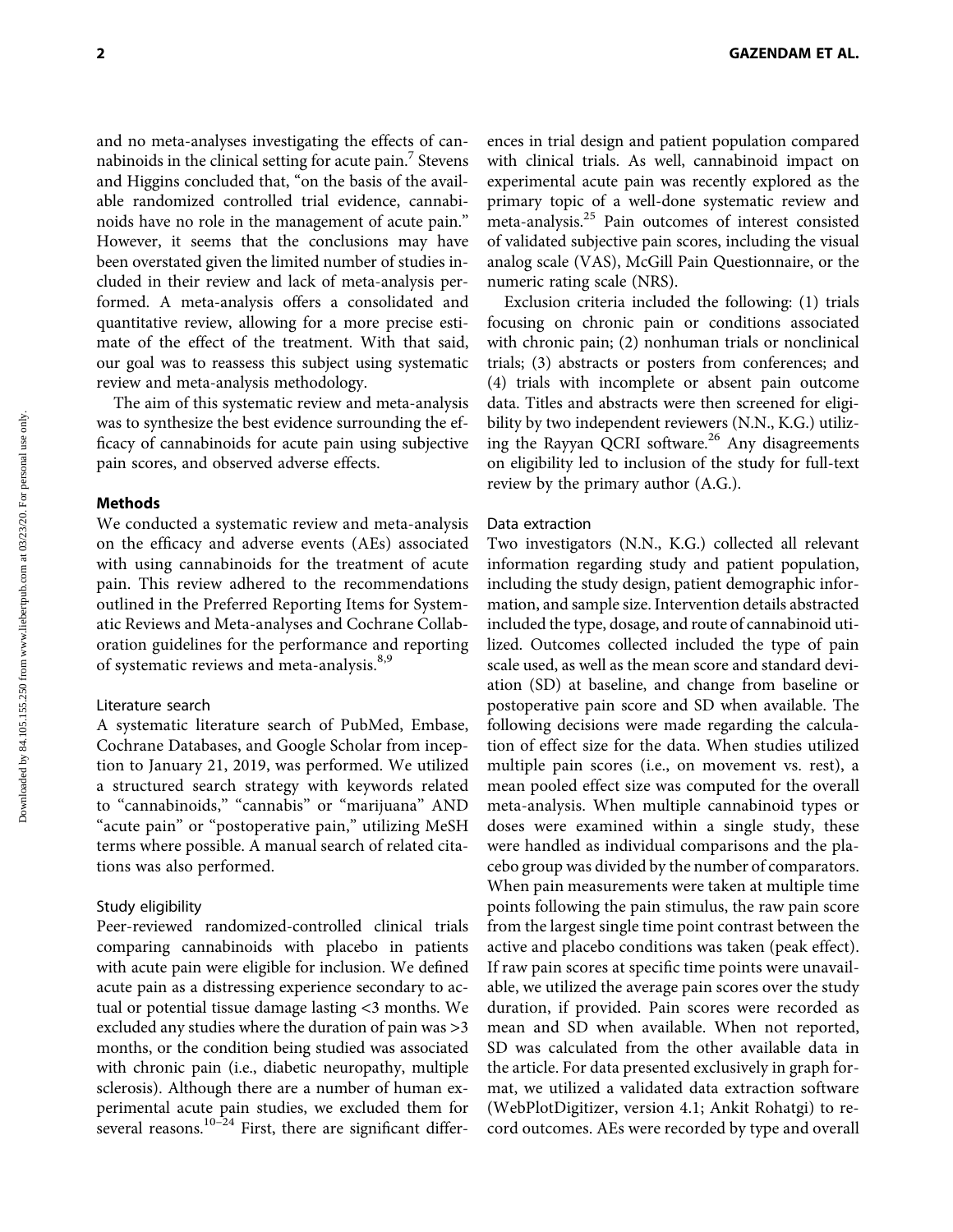incidence for each study and classified as serious or nonserious if reported.

#### Study appraisal

Three independent reviewers (A.G., N.N., K.G.) assessed the methodological quality and study validity utilizing the Cochrane risk of bias tool through Review Manager 5.3 (The Nordic Cochrane Center, The Cochrane Collaboration, 2014, Copenhagen, Denmark) software. $27$  Bias was assessed utilizing the following domains: selection bias, performance bias, detection bias, attrition bias, reporting bias, and other biases. Risk of bias for each of these domains was determined to be low risk, high risk, or unclear risk. The included studies were then given a grade of high risk, moderate risk, or low risk.

The quality of the evidence and the confidence in the estimate of the effect across outcomes were assessed utilizing the Grading of Recommendations Assessment, Development and Evaluation (GRADE) approach.<sup>28,29</sup> Accordingly, data from randomized-controlled trials are considered high-quality evidence, but the quality can be rated down due to risk of bias, imprecision, indirectness, imprecision, and publication bias.<sup>29</sup>

## Data analysis

Pain scores were reported as the mean pain scores following the pain stimulus along with 95% confidence intervals (CIs). Our index instrument of choice was the VAS, which utilizes a scale from 0 to 10, with higher scores representing increased pain. All subjective pain scores were transformed to match our index instrument leading to mean pain scores between 0 and 10. The mean pain scores were analyzed through a random effects model based on the inverse variance method. Total and serious AEs were pooled and odds ratios (ORs) were calculated between the two groups.

Heterogeneity was quantified utilizing the  $I^2$  statistic, which estimates the proportion of total variability among studies due to heterogeneity as opposed to chance alone.<sup>30,31</sup> The  $I^2$  values were then interpreted according to the Cochrane Handbook;  $I^2$  0–40% representing low heterogeneity,  $I^2$  30–60% representing moderate heterogeneity,  $I^2$  50-90% representing substantial heterogeneity, and  $I^2$  75-100% representing considerable heterogeneity.<sup>27</sup> We planned to stratify our analysis by type of cannabinoid and route of administration to explore results with moderate or substantial heterogeneity. Forest plots were visually inspected to assess for publication bias.

#### Results

Our search identified 1257 citations after exclusion of duplicates. Twenty-five articles underwent full-text review, and six articles were assessed to be eligible after reviewing the inclusion and exclusion criteria (Fig. 1). $32-37$ Publication years ranged from 1981 to 2017.

# Study characteristics

Relevant study characteristics and treatment information are provided in Table 1. The study sample ranged from 30 to 340 participants, for a total of 678 participants. Of the six studies included, two were conducted in the United States, two in Canada, one in the United Kingdom, and one multinational trial completed in the United Kingdom, Italy, and Germany.

The six included studies were randomized, placebocontrolled, parallel-group trials ( $n = 678$ ). Three studies examined multiple cannabinoid doses, leading to a total of 11 cannabinoid intervention versus placebo comparisons.32–37

Table 2 summarizes the route of administration utilized for the included studies. Oral cannabinoids were examined in 5/6 (83%) of the included studies. Three of these trials examined synthetic  $\Delta^9$ -tetrahydrocannabinol (THC) in the form of nabilone (2) and AZD1940 (1).32,35,36 One study examined the effects of a synthetic CB2-selective agonist, GW842166.<sup>37</sup> One study examined a plant-based cannabis oil extract in capsule form.<sup>33</sup> Finally, one study analyzed the effects of levonantradol, a synthetic liquid THC, administered intramuscularly.<sup>34</sup>

## Risk of bias

Reviewers assessed the risk of bias utilizing the Cochrane risk of bias tool for all included studies (Fig. 2). Two studies were found to be at a low risk of bias, three studies were found to be at moderate risk of bias, and one was found to be at high risk of bias.

Reviewers also rated the quality of evidence for included trials utilizing the GRADE approach. The evidence for pain reduction in the included trials was downgraded to "low" given the serious risk of bias and inconsistency noted (Table 3).

# Pain outcomes

Meta-analysis results for pain scores are summarized in Table 4. When reviewing all 11 comparisons (678 participants) of the included studies (6), there was a statistically significant treatment effect for the use of cannabinoids (-0.90, 95% CI -1.69 to -0.10,  $i^2 = 65\%$ ,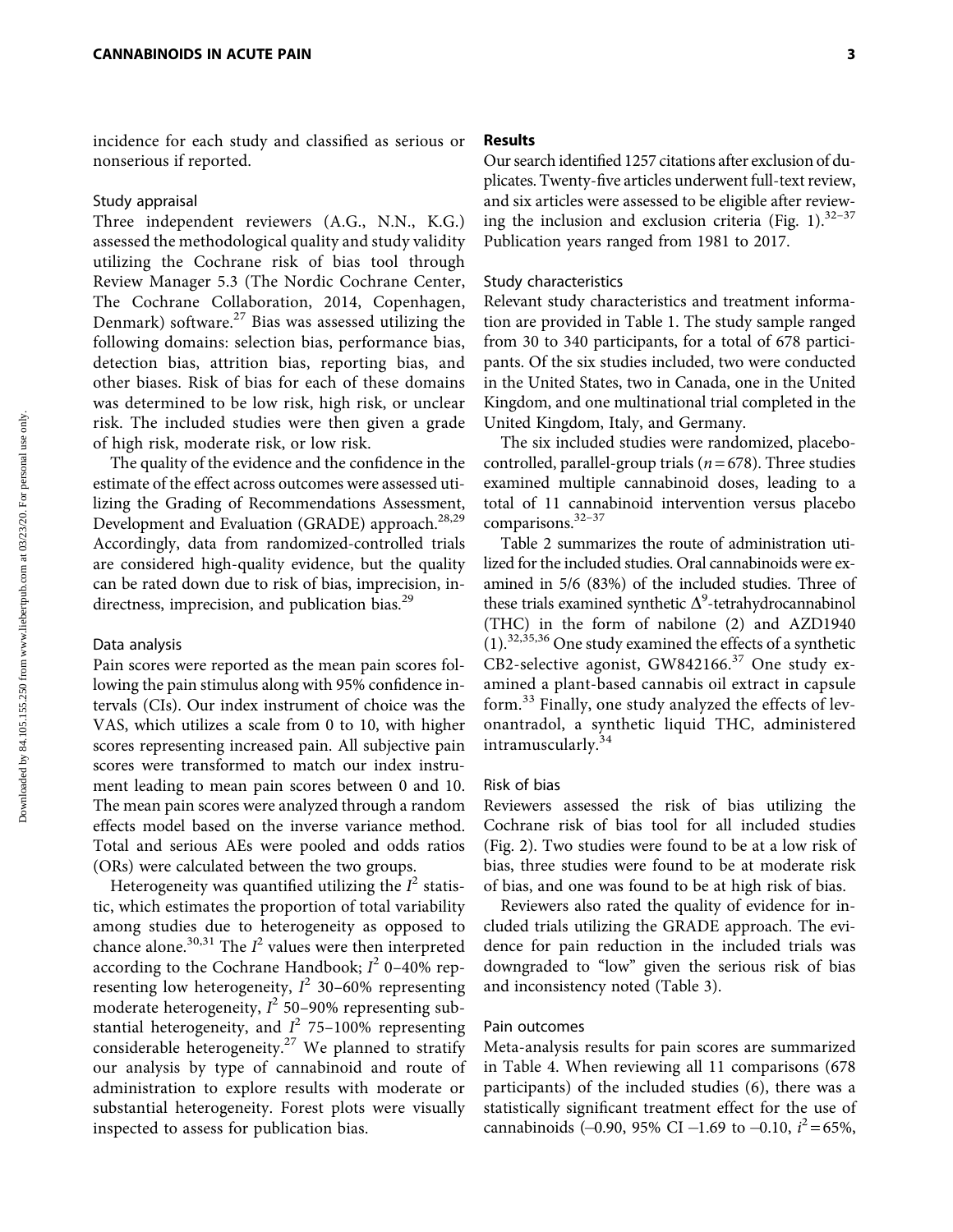

 $p = 0.002$ ). There was significant heterogeneity within this analysis due to one study with a large treatment effect, which utilized a different route of administration (intramuscular vs. oral) when compared with the rest of the clinical trials included.34

Given this marked difference, we stratified results based on route of administration. There were five studies (7 comparisons and 622 patients) that reported on oral cannabinoids and found no significant treatment effect when compared with placebo  $(-0.21, 95\% \text{ CI} -0.64 \text{ to}$ 0.22,  $i^2 = 3\%$ ,  $p = 0.41$ . There was one trial (4 comparisons, 56 participants) that evaluated intramuscular administration of cannabinoids and found a significant treatment effect favoring the use of cannabinoids over placebo (-2.98, 95% CI -4.09 to -1.87,  $i^2 = 39\%$ ,  $p < 0.0001$ ).

Table 1. Studies Included in the Meta-Analysis

| Study                           | Total no. of<br>patients (males) | Pain stimulus                                                 | Type and dosage<br>of cannabinoid used  | Route of<br>administration | Length of<br>follow-up |
|---------------------------------|----------------------------------|---------------------------------------------------------------|-----------------------------------------|----------------------------|------------------------|
| Beaulieu <sup>32</sup>          | 30(3)                            | Surgery (gynecologic [46%],<br>orthopedic [44%], other [10%]) | Nabilone (1 or 2 mg)                    | Oral                       | 24 h                   |
| Buggy et al. <sup>33</sup>      | 40 (0)                           | Surgery (elective total abdominal<br>hysterectomy)            | THC $(5 \text{ mg})$                    | Oral                       | 6h                     |
| Jain et al. <sup>34</sup>       | 56 (51)                          | Acute postoperative, trauma,<br>or fracture pain              | Levonantradol<br>(1.5, 2, 2.5, or 3 mg) | Intramuscular              | 6h                     |
| Kalliomaki et al. <sup>35</sup> | 120 (120)                        | Lower third molar surgical removal                            | AZD1940 (800 $\mu$ g)                   | Oral                       | 8 h                    |
| Levin et al. $36$               | 340(0)                           | Elective surgery                                              | Nabilone (0.5 mg)                       | Oral                       | $120 \,\mathrm{min}$   |
| Ostenfeld et al. <sup>37</sup>  | 92 (49)                          | Third molar tooth extraction                                  | GW842166 (100 or 800 mg)                | Oral                       | 10h                    |

THC,  $\Delta^9$ -tetrahydrocannabinol.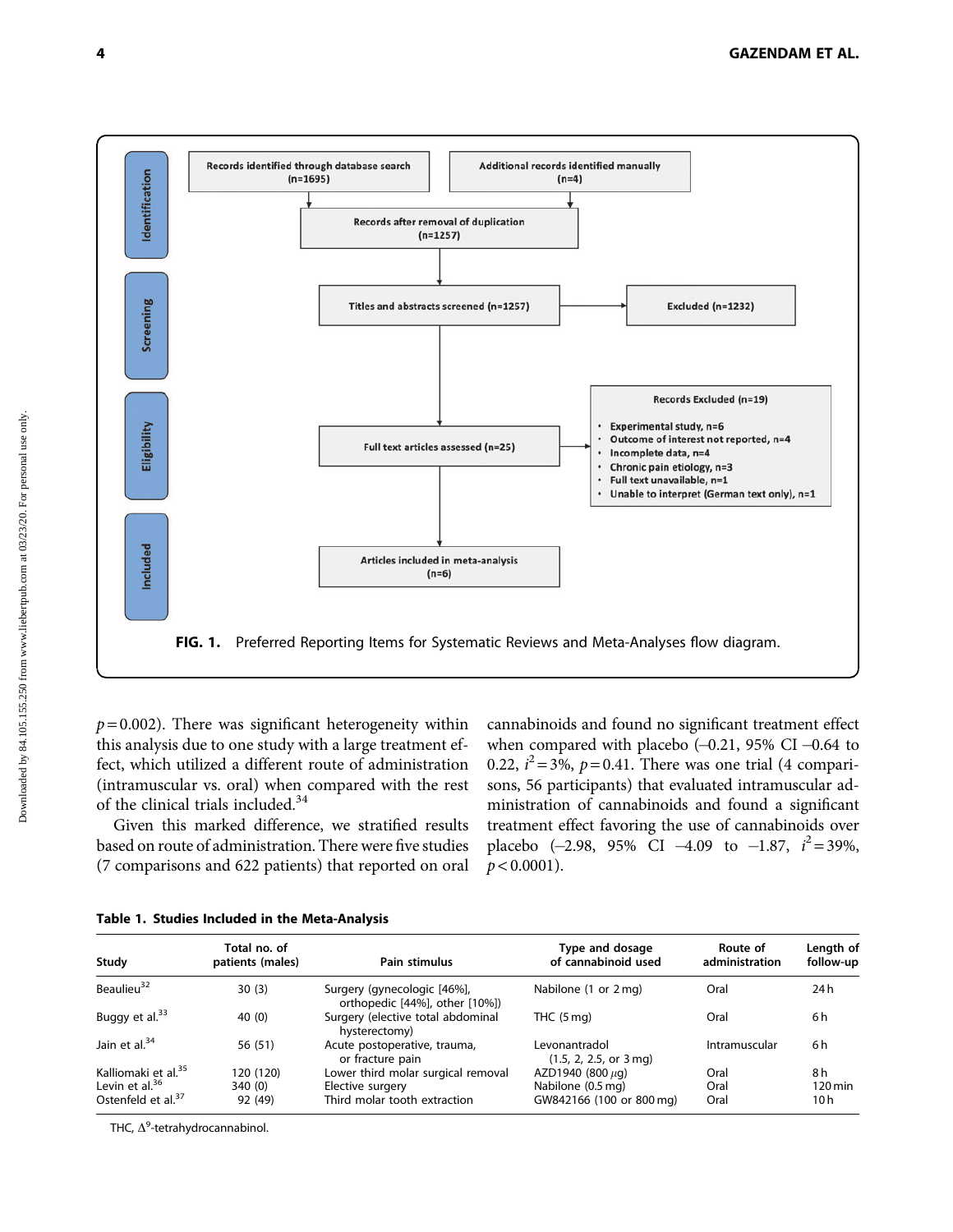Table 2. Route of Cannabinoid Administration

| Cannabinoid                                                                                                                                                                         | No. of studies                                                                                                      |
|-------------------------------------------------------------------------------------------------------------------------------------------------------------------------------------|---------------------------------------------------------------------------------------------------------------------|
| Oral synthetic THC<br>Nabilone<br>AZD1940<br>Oral synthetic CB2-selective agonist (GW842166)<br>Oral cannabis oil extract in capsule<br>Intramuscular synthetic THC (levonantradol) | 3 (Refs. $32,35,36$ )<br>2 (Refs. $32,36$ )<br>1 (Ref. $35$ )<br>1 (Ref. $37$ )<br>1 (Ref. $33$ )<br>1 (Ref. $34$ ) |

# Adverse events

All six studies reported AEs experienced in both the placebo and cannabinoid arms. Examining these studies, there was a total of 437 events in 374 patients (1.17 AE/patient) in the cannabinoid group and 309 side effects in 304 patients in the control group (1.02 AE/ patient). In the cannabinoid group, there was a significantly higher incidence of dizziness and hypotension (Table 5).

There was no significant difference in serious adverse effects (OR 1.44 [0.60–3.48]).



Overall, 22/678 (3.2%) of the patient encounters included in the meta-analysis had serious adverse effects. There were 14/374 (3.7%) serious AEs in the cannabinoid arms and 8/304 (2.6%) in the control group. Serious adverse effects in the treatment groups consisted of nausea (5), headache (4), sedation (3), dysphagia (1), and pharyngolaryngeal pain (1). Side effects in the placebo group consisted of headache (3), nausea (2), myalgia (1), pain (1), and swelling (1).

# Discussion

Systematic review and meta-analysis of the available literature revealed that there was a small but significant reduction in subjective pain scores when compared with placebo in patients experiencing acute pain.

There was a significant difference in the effect size between oral and nonoral routes of administration. This indicated that there may be differences in efficacy for acute pain based on route of administration. Varying results based on route of administration have been well documented in the chronic pain population.<sup>3</sup> These differences are not surprising given that pharmacokinetics varies as a function of the route of absorption.38 Specifically, oral absorption of cannabinoids is slow and variable with maximal plasma concentrations occurring 60–120 min postingestion but can be delayed upward of  $6 h$ .<sup>38</sup> Cannabinoids are subjective to significant first-pass liver metabolism, which further reduces the bioavailability.<sup>39</sup> Utilizing transdermal, inhaled, or oral transmucosal formulations allows for direct plasma uptake and avoidance of the first-pass effect. Inhaled cannabinoids reach peak effect in 10 min and plasma levels are maintained for several hours.<sup>40</sup>

There was a high rate of AEs in both groups. This is not surprising given that all subjects involved underwent a pain stimulus making it difficult to attribute side effects to the cannabinoids versus the pain stimulus or a combination of the two. However, there was a significant increase in nonserious AEs in the cannabinoid group. There was no evidence of increase in serious AEs, suggesting an overall favorable safety profile for cannabinoids in this population.

Given the well-documented harms of prescribing opioids, patients and providers alike are searching for safer nonopioid analgesics for acute pain. $41$  With the recent legalization of recreational cannabis in Canada and the legalization of medical cannabis in 33 U.S. states and Washington, District of Columbia, as of January 2020, there is significant interest surrounding the potential benefits and harms of cannabinoids as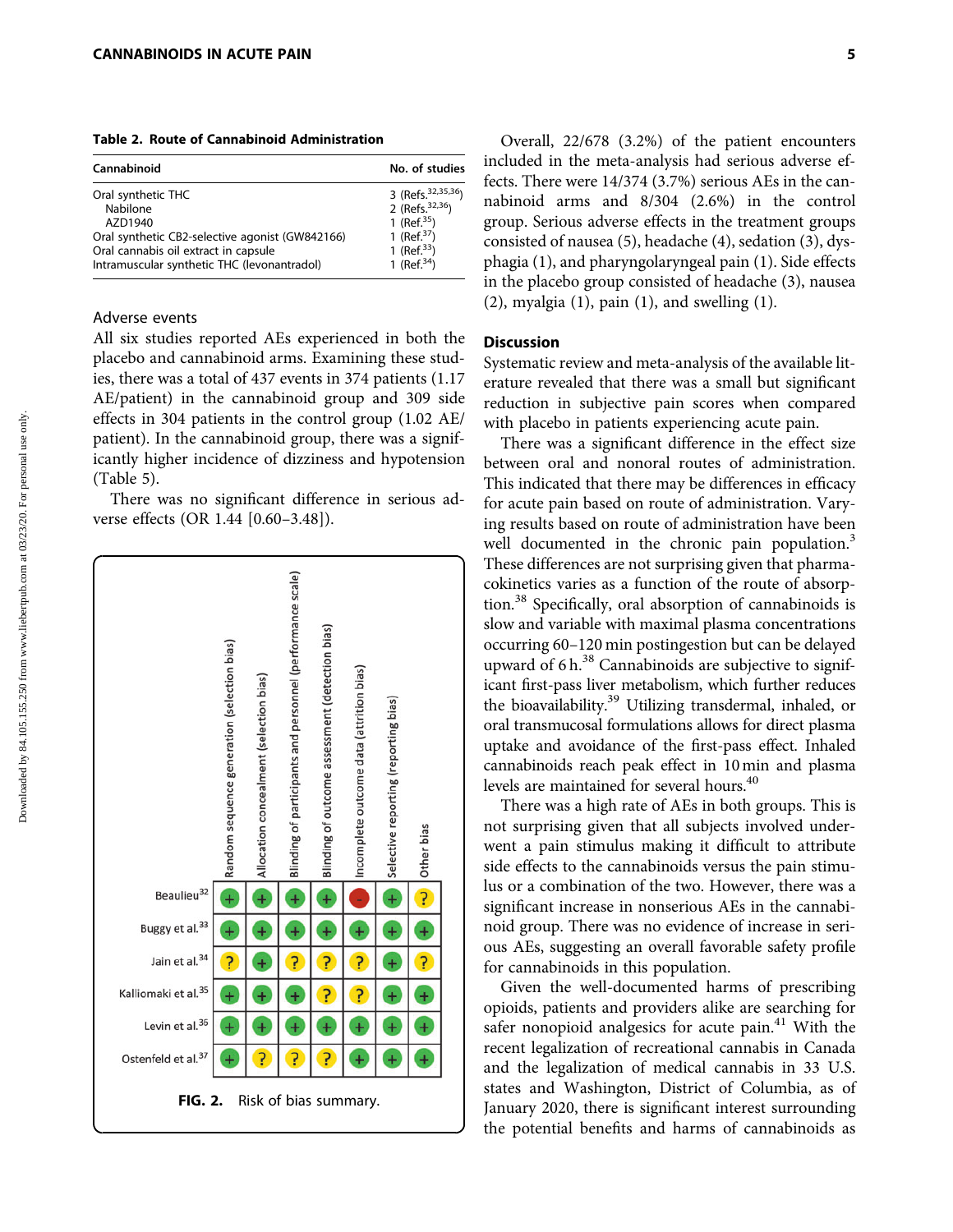Table 3. Grade Evidence

| Subjects (studies) | <b>Risk of bias</b> | Inconsistency | <b>Indirectness</b>     | <b>Imprecision</b>     | Other | Quality |
|--------------------|---------------------|---------------|-------------------------|------------------------|-------|---------|
| 678 (6)            | serious             | Serious       | No serious indirectness | No serious imprecision | None  | Low     |

an analgesic agent. A recently published retrospective analysis of postoperative cannabinoid use supports our data suggesting that there may be a role for cannabinoids in the management of acute pain.<sup>42</sup> Hickernell et al. found that postoperative dronabinol led to significantly reduced length of stay and trended toward lower opioid consumption in primary total joint arthroplasty patients.<sup>42</sup> Interestingly, they found that VAS pain scores remained the same between the two groups, indicating that we may need different outcome measures to better understand how cannabinoids effect acute pain. Holdcroft et al. utilized a dose-escalation protocol for postoperative oral THC, and demonstrated significantly improved subjective pain scores and a reduced need for rescue analgesia in postoperative patients.<sup>43</sup> However, other level III evidence suggested that utilization of cannabinoids perioperatively leads to worse pain scores postoperatively. Prabhu performed a retrospective review of patients undergoing major orthopedic surgery<sup>44</sup> and found that patients on preoperative cannabinoids had higher postoperative pain scores when compared with a propensity-matched cohort that did not utilize cannabinoids.

Shi<sup>45</sup> evaluated the State Inpatient Databases for both cannabis- and opioid-related hospitalizations before and after legalization of medical cannabis. Regardless of legalization status, hospitalizations related to both cannabis and opioids increased significantly over the time period analyzed (1997–2004). However, states with legalization demonstrated that in the years following legalization there was a 23% reduction in hospitalizations related to opioid dependence and a 13% reduction in opioid-related overdoses.45 Legalization had no association with cannabis-related hospitalizations.

Our understanding of the antinociceptive effects of cannabinoids is evolving with the rapidly growing

| Route         | No. of<br><b>Studies</b> | No. of<br><b>Patients</b> | Mean difference<br>[95% CI]   |  |
|---------------|--------------------------|---------------------------|-------------------------------|--|
| All           | 6                        | 678                       | $-0.90$ [ $-1.69$ , $-0.10$ ] |  |
| Oral          |                          | 622                       | $-0.21$ [ $-0.64$ , 0.22]     |  |
| Intramuscular |                          | 56                        | $-2.98$ [ $-4.09$ , $-1.87$ ] |  |

CI, confidence interval; IV, inverse variance.

body of preclinical and clinical data. THC acts on various components of the endogenous cannabinoid system (ECS) to exert anti-inflammatory and antinociceptive effects.46–48 THC interacts with the CB1 and CB2 receptors in the ECS and has been found to downregulate proinflammatory markers in preclinical trials.<sup>49,50</sup> Several animal model trials have found that both agonists of the CB1 and CB2 receptors play a role in acute antinociception.<sup>51</sup> Cannabidiol (CBD), the major nonpsychoactive cannabis compound, may elicit analgesic effects through different cellular pathways.<sup>52,53</sup> CBD has been found to be an agonist to several cell surface receptors associated with anti-inflammatory and analgesic pathways.53–55

Interestingly, of the studies included in this review, all of them examined the effects of trans-THC predominately or exclusively. However, there is a growing body of literature that suggests that CBD has analgesic and anti-inflammatory pathways with a more favorable side effect profile.<sup>56</sup> There have been several animal studies showing reductions in pain and inflammation in osteoarthritis and neuropathic pain models.<sup>53,57,58</sup> Given the promising animal studies and favorable safety profile, further human trials examining the efficacy of CBD for the management of acute pain and inflammation are warranted.

### Strengths and limitations

This study was an exhaustive review of the literature and includes recent studies that have not previously

| <b>Table 5. Common and Serious Adverse Events</b> |  |  |  |  |
|---------------------------------------------------|--|--|--|--|
|---------------------------------------------------|--|--|--|--|

| Event                                      | Cannabis Placebo |               | OR (CI)              | р        |
|--------------------------------------------|------------------|---------------|----------------------|----------|
| Nausea                                     | 102              | 80            | $1.05(0.75 - 1.48)$  | 0.78     |
| Sedation                                   | 66               | 61            | $0.85(0.58 - 1.26)$  | 0.42     |
| <b>Dizziness</b>                           | 58               | 26            | $1.96(1.20 - 3.20)$  | $0.007*$ |
| Dry mouth                                  | 49               | 49            | $0.78(0.51 - 1.20)$  | 0.27     |
| Headache                                   | 41               | 31            | $1.08(0.66 - 1.78)$  | 0.75     |
| Increased awareness/<br>psychological high | 9                | $\mathcal{P}$ | 3.72 (0.80-17.40)    | 0.09     |
| Hypotension                                | 13               | 3             | $3.61(1.02 - 12.80)$ | $0.047*$ |
| Red eyes                                   |                  | 0             | $2.44(0.10 - 60.10)$ | 0.59     |
| Malaise/fatique                            | 10               | 8             | $1.02(0.40 - 2.60)$  | 0.97     |
| Vomiting                                   | 9                | 3             | 2.47 (0.66-9.22)     | 0.17     |
| Serious adverse reaction                   | 14               | 8             | 1.44 (0.60-3.48)     | 0.42     |

\*Indicates statistical significance between groups ( $p < 0.05$ ).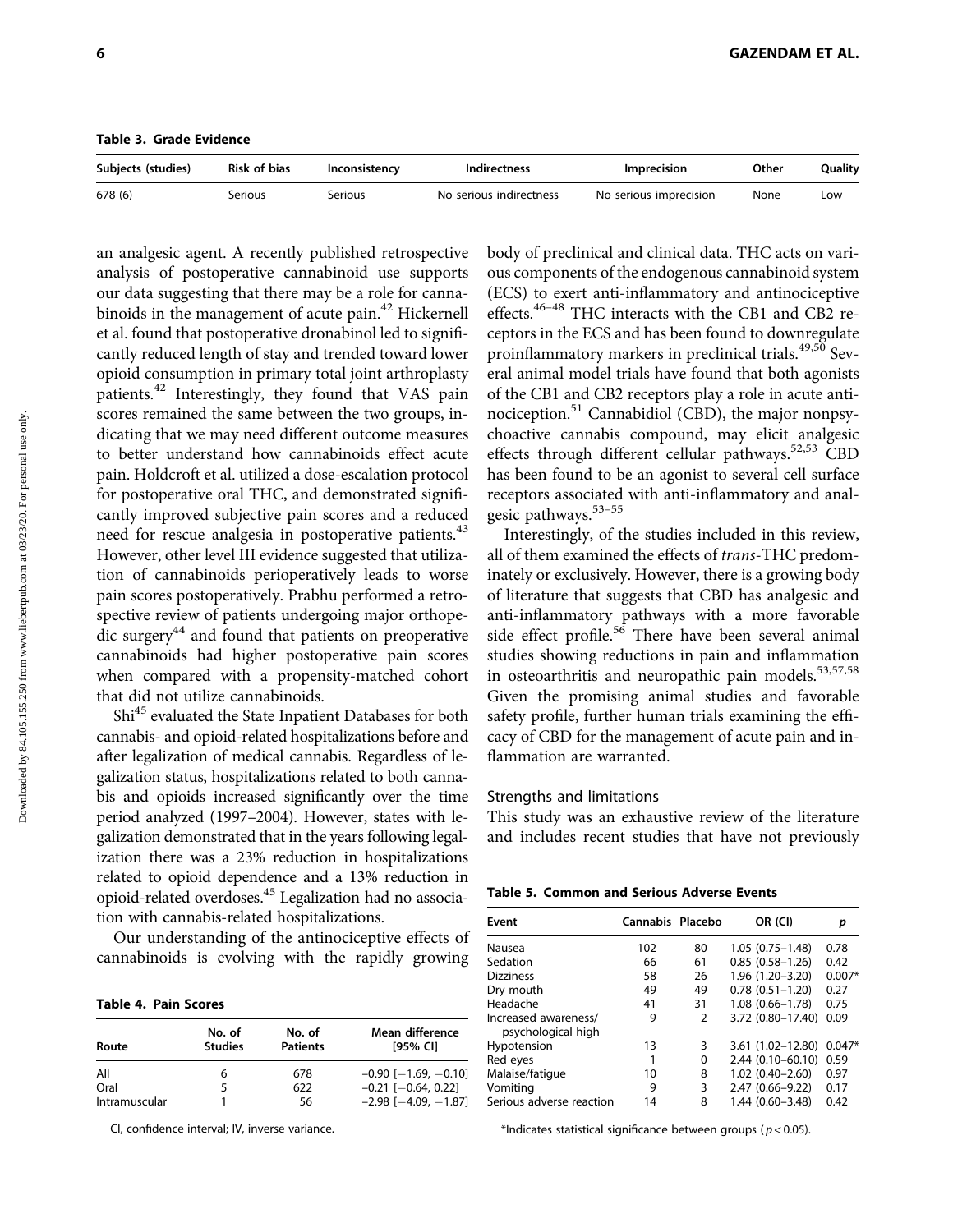been assessed and represents the most current literature on the evidence for use of cannabinoids for acute pain. We followed conduct and reporting guidelines for the systematic reviews and meta-analysis, including duplicate assessment of study eligibility and a risk of bias evaluation. To our knowledge, this is the first study to perform a meta-analysis on cannabinoids in acute pain in clinical trials.

This study has several limitations. Our review was limited by the overall quality and quantity of the available trials, as well as inconsistency in the reporting of outcome and AE reporting. The majority of studies included in this review were of relatively small sample size and largely underpowered. There was significant heterogeneity in the studies included. Variation existed in the type, dosage, timing, duration, and route of cannabinoid used.

Given the current available evidence, there is lowquality evidence that cannabinoids have a small, but statistically significant reduction in acute pain in the clinical setting. At the time of this publication, there remain few randomized-controlled trials for the use of cannabinoids for acute pain. Our review highlights the need for further research to investigate the optimal route and composition of cannabinoids in the acute pain setting, including large, high-quality randomized clinical trials to better understand the risks and benefits of cannabinoids in this patient population.

#### Author Disclosure Statement

No competing financial interests exist.

# Funding Information

No funding was received for this article.

#### References

- 1. Aggarwal SK. Cannabinergic pain medicine: a concise clinical primer and survey of randomized-controlled trial results. Clin J Pain. 2013;29:162– 171.
- 2. Lynch ME, Campbell F. Cannabinoids for treatment of chronic non-cancer pain; a systematic review of randomized trials. Br J Clin Pharmacol. 2011; 72:735–744.
- 3. Whiting PF, Wolff RF, Deshpande S, et al. Cannabinoids for medical use: a systematic review and meta-analysis. JAMA. 2015;313:2456–2473.
- 4. Madden K, van der Hoek N, Chona S, et al. Cannabinoids in the management of musculoskeletal pain: a critical review of the evidence. JBJS Rev. 2018;6:e7.
- 5. Reiman A, Welty M, Solomon P. Cannabis as a substitute for opioid-based pain medication: patient self-report. Cannabis Cannabinoid Res. 2017;2: 160–166.
- 6. Aviram J, Samuelly-Leichtag G. Efficacy of cannabis-based medicines for pain management: A systematic review and meta-analysis of randomized controlled trials. Pain Physician. 2017;20:E755–E796.
- 7. Stevens A, Higgins M. A systematic review of the analgesic efficacy of cannabinoid medications in the management of acute pain. Acta Anaesthesiol Scand. 2017;61:268–280.
- 8. Liberati A, Altman DG, Tetzlaff J, et al. The PRISMA statement for reporting systematic reviews and meta-analyses of studies that evaluate health care interventions: explanation and elaboration. PLoS Med. 2009;6:e1000100.
- 9. Higgins JPT, Green S. Cochrane handbook for systematic reviews of interventions. John Wiley & Sons: Chichester, UK, 2008.
- 10. Cooper ZD, Comer SD, Haney M. Comparison of the analgesic effects of dronabinol and smoked marijuana in daily marijuana smokers. Neuropsychopharmacology. 2013;38:1984.
- 11. Kalliomäki J, Philipp A, Baxendale J, et al. Lack of effect of central nervous system-active doses of nabilone on capsaicin-induced pain and hyperalgesia. Clin Exp Pharmacol Physiol. 2012;39:336–342.
- 12. Kraft B, Frickey NA, Kaufmann RM, et al. Lack of analgesia by oral standardized cannabis extract on acute inflammatory pain and hyperalgesia in volunteers. Anesthesiology. 2008;109:101–110.
- 13. Lee MC, Ploner M, Wiech K, et al. Amygdala activity contributes to the dissociative effect of cannabis on pain perception. Pain. 2013;154: 124–134.
- 14. Redmond WJ, Goffaux P, Potvin S, et al. Analgesic and antihyperalgesic effects of nabilone on experimental heat pain. Curr Med Res Opin. 2008; 24:1017–1024.
- 15. Rukwied R, Watkinson A, McGlone F, et al. Cannabinoid agonists attenuate capsaicin-induced responses in human skin. Pain. 2003;102:283–288.
- 16. Cooper ZD, Bedi G, Ramesh D, et al. Impact of co-administration of oxycodone and smoked cannabis on analgesia and abuse liability. Neuropsychopharmacology. 2018;43:2046–2055.
- 17. Cooper ZD, Haney M. Sex-dependent effects of cannabis-induced analgesia. Drug Alcohol Depend. 2016;167:112–120.
- 18. Esfandyari T, Camilleri M, Busciglio I, et al. Effects of a cannabinoid receptor agonist on colonic motor and sensory functions in humans: a randomized, placebo-controlled study. Am J Physiol Gastrointest Liver Physiol. 2007;293:G137–G145.
- 19. Greenwald MK, Stitzer ML. Antinociceptive, subjective and behavioral effects of smoked marijuana in humans. Drug Alcohol Depend. 2000;59: 261–275.
- 20. Naef M, Curatolo M, Petersen-Felix S, et al. The analgesic effect of oral delta-9-tetrahydrocannabinol (THC), morphine, and a THC-morphine combination in healthy subjects under experimental pain conditions. Pain. 2003;105:79–88.
- 21. Roberts JD, Gennings C, Shih M. Synergistic affective analgesic interaction between delta-9-tetrahydrocannabinol and morphine. Eur J Pharmacol. 2006;530:54–58.
- 22. van Amerongen G, Siebenga P, de Kam ML, et al. Effect profile of paracetamol,  $\Delta$ 9-THC and promethazine using an evoked pain test battery in healthy subjects. Eur J Pain. 2018;22:1331–1342.
- 23. Wallace M, Schulteis G, Atkinson JH, et al. Dose-dependent effects of smoked cannabis on capsaicin-induced pain and hyperalgesia in healthy volunteers. Anesthesiology. 2007;107:785–796.
- 24. Walter C, Oertel BG, Felden L, et al. Brain mapping-based model of  $\Delta(9)$ -tetrahydrocannabinol effects on connectivity in the pain matrix. Neuropsychopharmacology. 2016;41:1659–1669.
- 25. De Vita MJ, Moskal D, Maisto SA, et al. Association of cannabinoid administration with experimental pain in healthy adults: a systematic review and meta-analysis. JAMA Psychiatry. 2018;75:1118–1127.
- 26. Ouzzani M, Hammady H, Fedorowicz Z, et al. Rayyan—a web and mobile app for systematic reviews. Syst Rev. 2016;5:210.
- 27. Higgins JPT, Green S. Cochrane handbook for systematic reviews of interventions version 5.1.0 [updated March 2011]. John Wiley & Sons: Chichester, UK, 2011.
- 28. Welch VA, Akl EA, Guyatt G, et al. GRADE equity guidelines: 1. Considering health equity in GRADE guideline development: introduction and rationale. J Clin Epidemiol. 2017;90:59–67.
- 29. Balshem H, Helfand M, Schünemann HJ, et al. GRADE guidelines: 3. Rating the quality of evidence. J Clin Epidemiol. 2011;64:401–406.
- 30. Higgins JPT, Thompson SG, Deeks JJ, et al. Measuring inconsistency in meta-analyses. BMJ. 2003;327:557–560.
- 31. Higgins JPT, Thompson SG. Quantifying heterogeneity in a meta-analysis. Stat Med. 2002;21:1539–1558.
- 32. Beaulieu P. Effects of nabilone, a synthetic cannabinoid, on postoperative pain. Can J Anaesth. 2006;53:769–775.
- 33. Buggy DJ, Toogood L, Maric S, et al. Lack of analgesic efficacy of oral delta-9-tetrahydrocannabinol in postoperative pain. Pain. 2003;106: 169–172.